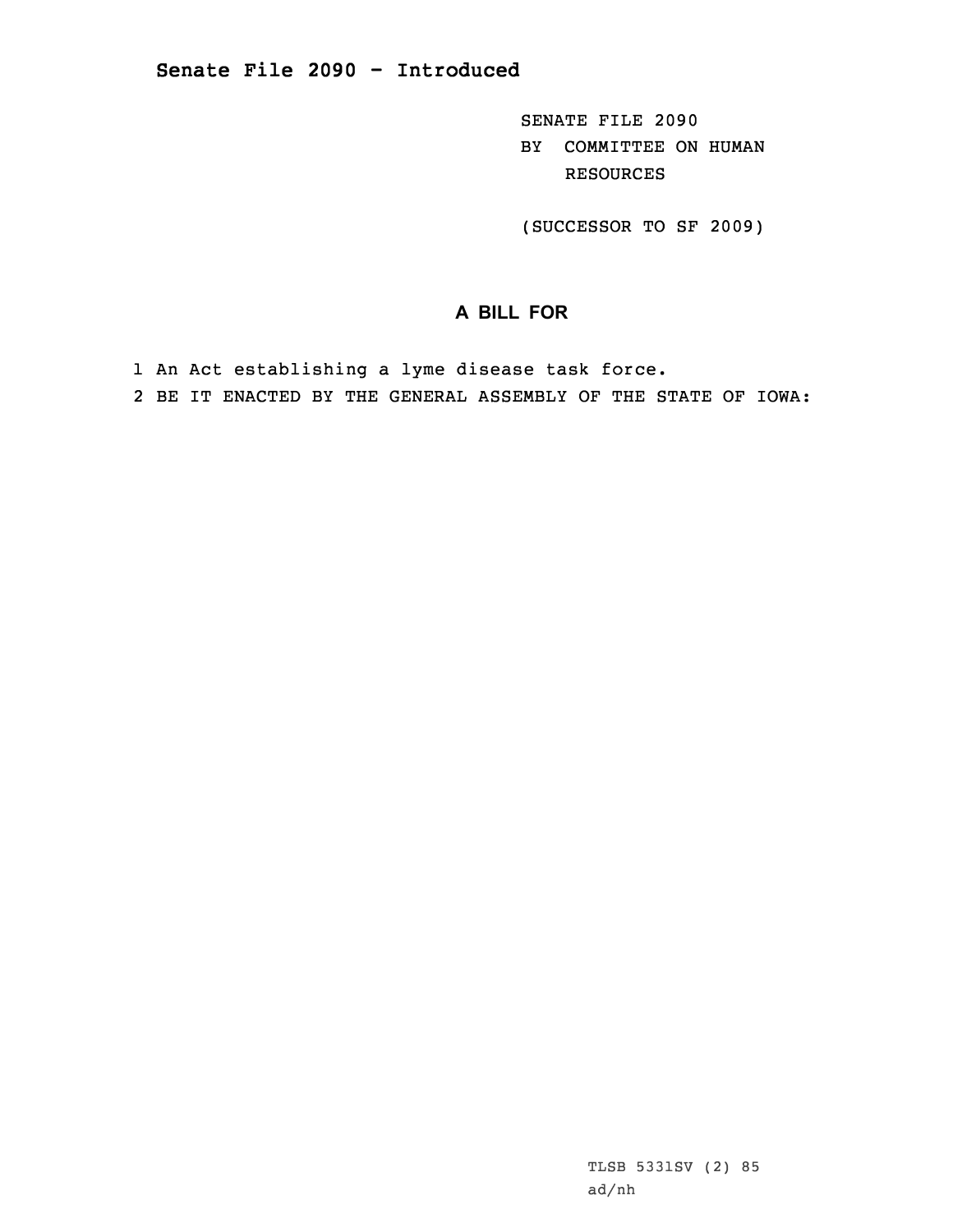1Section 1. LYME DISEASE TASK FORCE AND REPORT.

2 1. The department of public health shall establish and 3 facilitate <sup>a</sup> task force to examine the prevalence and treatment 4 of chronic lyme disease in the state.

5 2. The membership of the task force shall include but is not 6 limited to the following:

7 a. <sup>A</sup> representative of the department of public health.

8 b. <sup>A</sup> representative of the board of medicine.

9 c. <sup>A</sup> representative of the Iowa medical society.

10 d. <sup>A</sup> representative from the university of Iowa hospitals 11 and clinics.

12e. An advocate concerned about chronic lyme disease.

13 f. Other members as the department of public health deems 14 necessary.

 3. The task force shall discuss the prevalence of lyme disease including chronic lyme disease in the state, the appropriate treatment of lyme disease including chronic lyme disease, patient methodologies, studies on the effectiveness of various treatments for chronic lyme disease, legislative proposals concerning lyme disease or chronic lyme disease, board of medicine actions concerning lyme disease or chronic lyme disease, any difficulty in diagnosing persons with chronic lyme disease in the state, the availability of treatment options for persons with chronic lyme disease in the state, and other topics deemed appropriate by the department of public health. The task force shall focus primarily on chronic lyme 27 disease.

 4. The task force shall develop recommendations concerning tracking of chronic lyme disease, appropriate care protocols for chronic lyme disease, ways to promote public awareness of chronic lyme disease, availability of diagnosis tools and treatment options for persons with chronic lyme disease in the state, and other recommendations deemed appropriate by the department of public health. The task force shall include cost projections for all recommendations.

 $-1-$ 

LSB 5331SV (2) 85  $ad/nh$   $1/2$